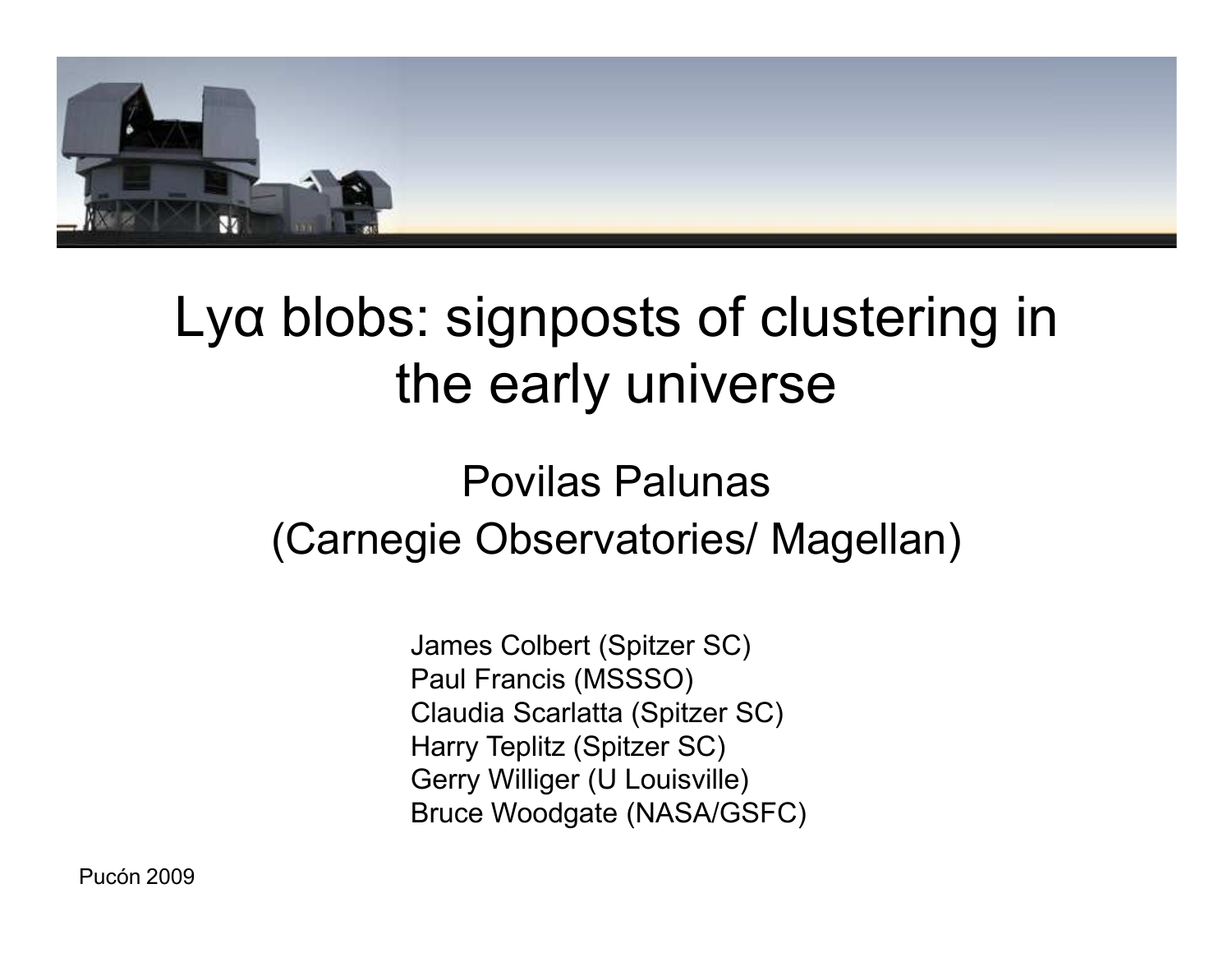

- Lyα blobs represent a new class of high redshift object characterized by:
	- high emission line flux  $(>10^{-15} \text{ erg cm}^{-2} \text{ sec}^{-1}, >10^{43} \text{ erg sec}^{-1})$
	- high emission line equivalent width (>>100Å observed frame)
	- large angular extent (> 10˝, 90 proper kpc)
	- $-$  Radio quiet (<100 $\mu$ J)
	- Associated with
		- Submillimeter sources (Chapman+2001, Geach+05, Beleen+08)
		- AGN (Bunker+03, Weidinger+05,Geach+05,06)
		- ULIRGS (Colbert+06...)
		- LBG (Matsuda+04,Scarlatta+09)
		- Nothing (Nilsson+06)
	- $-$  high velocity internal motions (>1000 km sec<sup>-1</sup>)
	- Associated with structures at high redshift with 5–10x overdensities.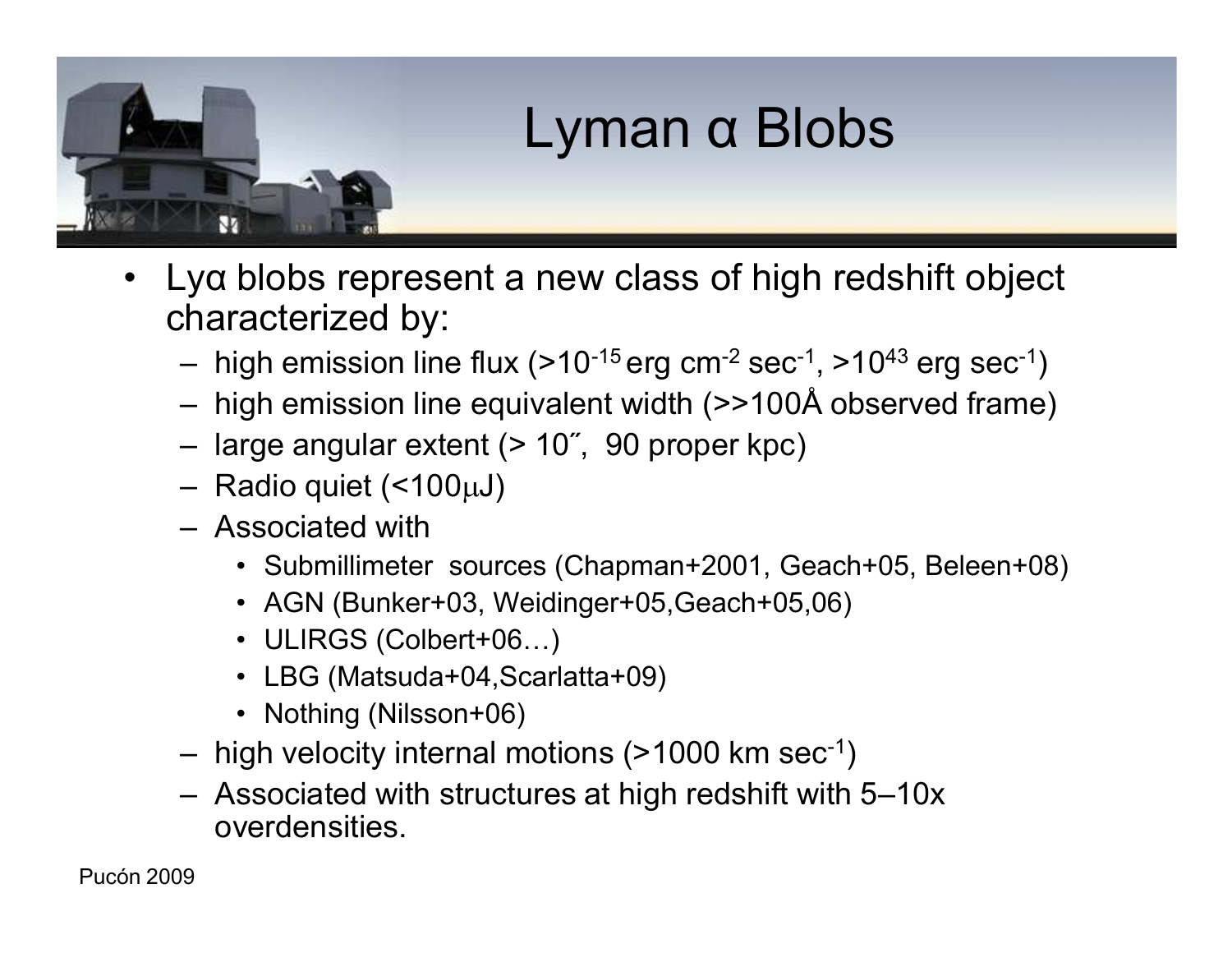## Association with Clusters

- First discoveries targeted over-densities
	- Francis+96, Palunas+04

Near a cluster of damped Lyα absorbers z~2.38

– Keel+99

Near a radio galaxy z~2.39

- Steidel+00, Matsuda+04 Near an overdensity of Ly break galaxies z~3.09
- First unbiased LAE surveys now emerging:
	- Gronwall+07 z~3.1, Guaita+09 z~2.1 MUSYC
	- Yang+08
		- Show strong clustering (See poster)
	- Matsuda+04 +unpublished
		- Preferentially observed in high density regions/ themselves clustered
- Pucón 2009 – Smith+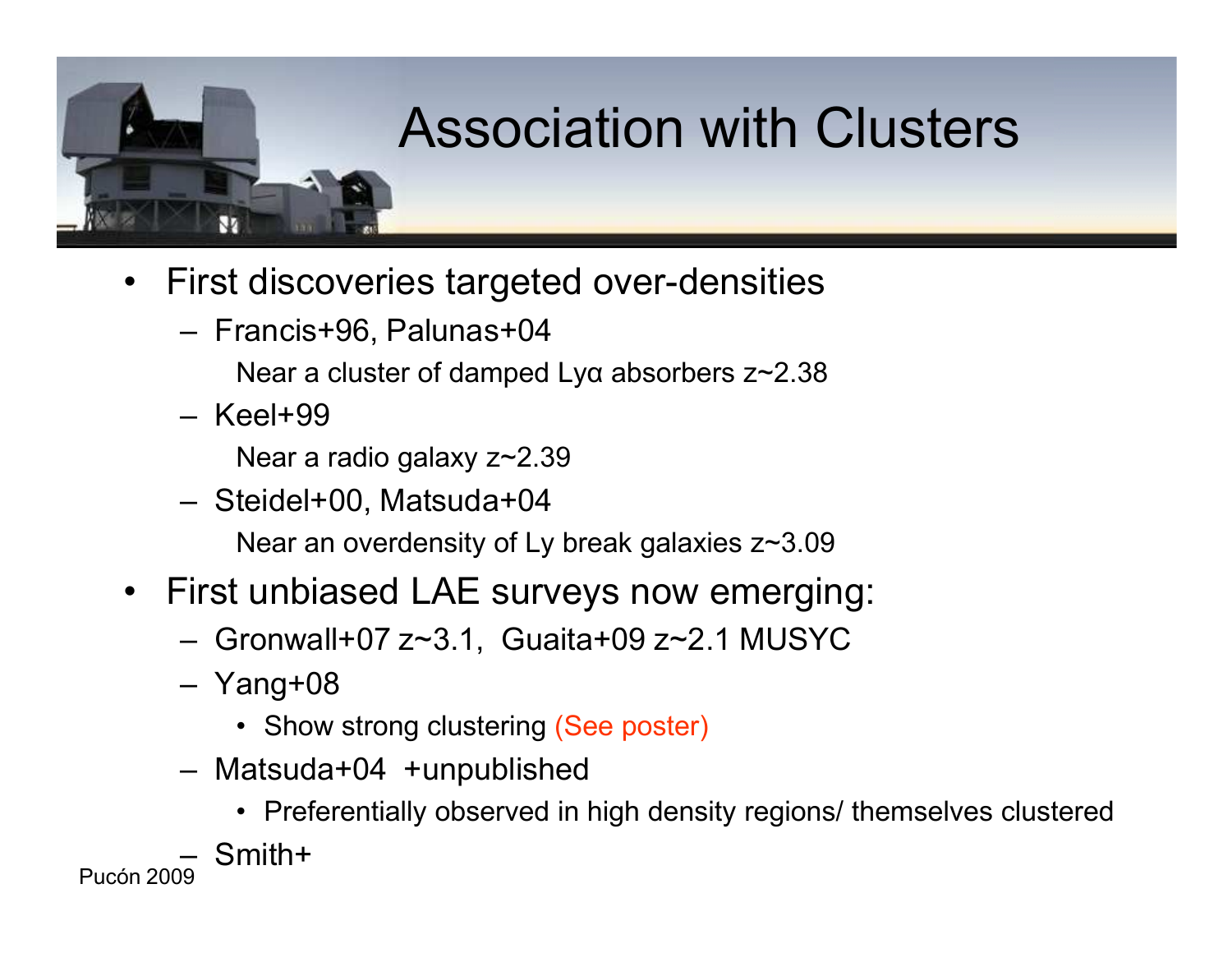



NB images 5hours with Mosaic Camera on the Blanco 4m

- Spitzer MIPS 24µm
- B7 detected at 850µm with APEX /LABoCa

40"

Pucón 2009

Ŵ

Palunas+04, Colbert+, Beleen+08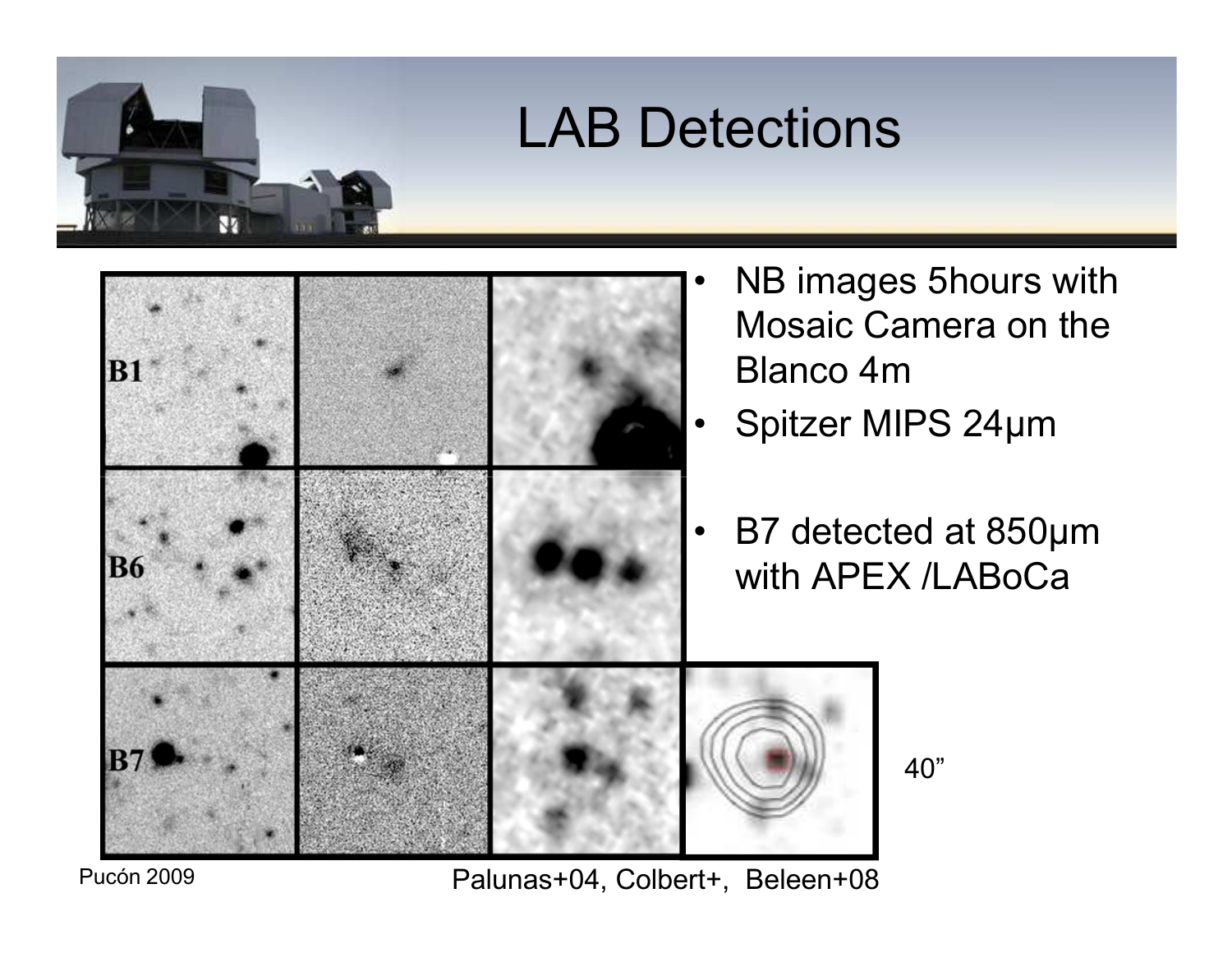# What Powers LABs

- Inflow/Shocks Cooling Flow
	- Initial Galaxy Formation, "primeval galaxies".
- Outflow/Shocks Starburst Superwind
	- Next Stage of Galaxy Formation, metal enrichment of the ICM
- UV Illumination—AGN
	- Must be highly obscured
- Which it is remains a mystery.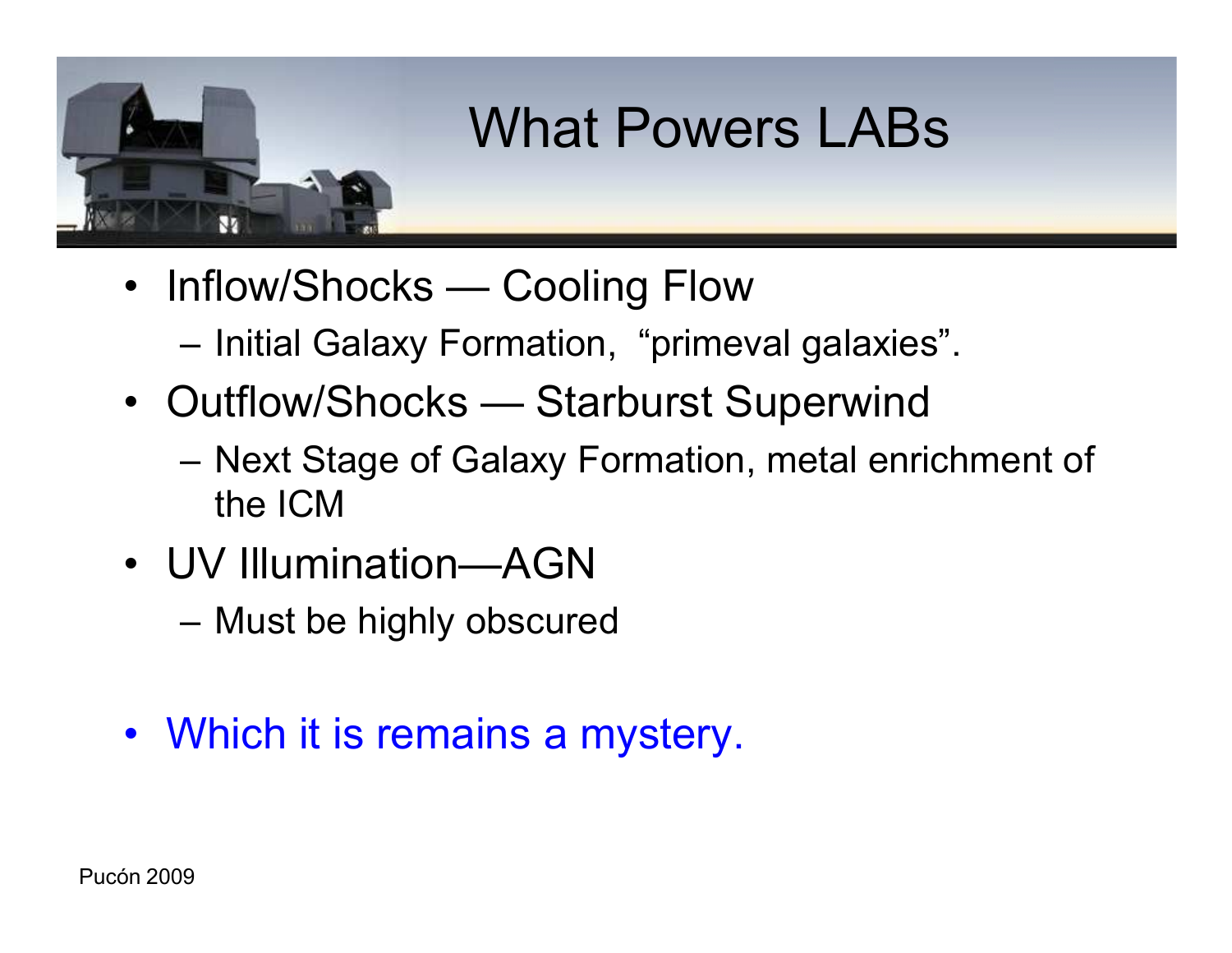# B1 in detail

- Multiple optical–IR components observed with HST/Spitzer
- Chandra (20ks) **f0.5−7keV <10−15 erg cm−2s −1**
- APEX /LABoCa

V

 $f_{850\mu m}$  < 2.3mJ

20˝ 160kpc

- B1a & B1b very red indicating evolved stellar populations
- Pucón 2009 B1c foreground z~0.82



Scarlata+09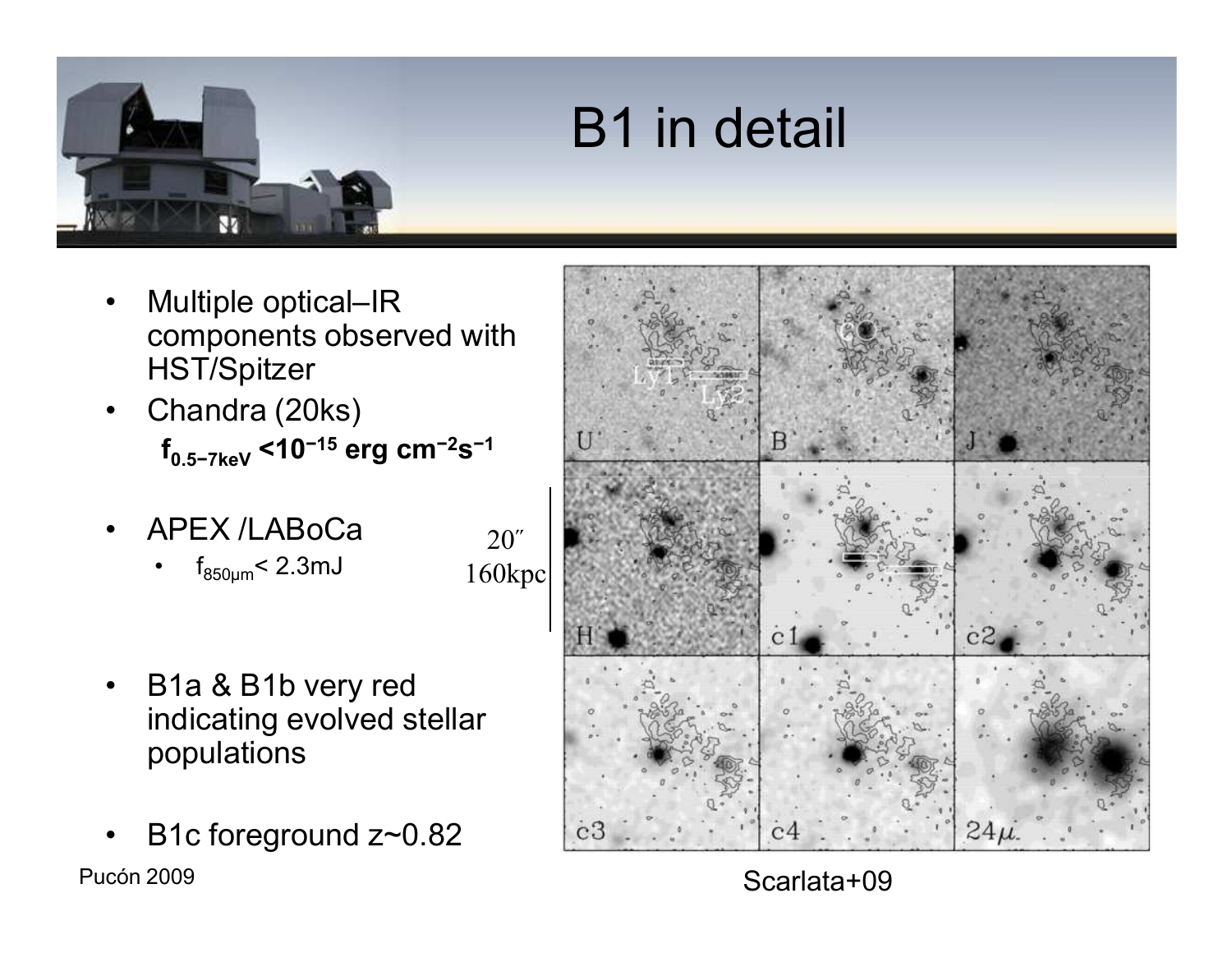

Bright mid-IR dominated by PAHs

observed  $\lambda~[\mu\mathrm{m}]$  4

6

 $SFR = 0$  M<sub>o</sub> yr

 $Age = 2.4 Gyr$ 

2.0

 $E(B-V) = 0$ 

\_ Two components

 $Age = 100 Myr$ 

SFR=0 M<sub>o</sub> yr<sup>-1</sup>

 $E(B-V) = 0$ 

 $\tau = 5$  Myr

1.5

rest-frame  $\lambda$  [ $\mu$ m]

8

 $2.5$ 

 $\mathbf{c}$ 

Single component

 $1.0$ 

SFR= 355  $M_{\odot}$  yr<sup>-1</sup>

 $E(B-V) = 0.65$ 

 $Age = 16 Myr$ 

 $= 5 Myr$ 

 $0.5$ 

20

AB magnitudes<br>20<br>20<br>20

24



Pucón 2009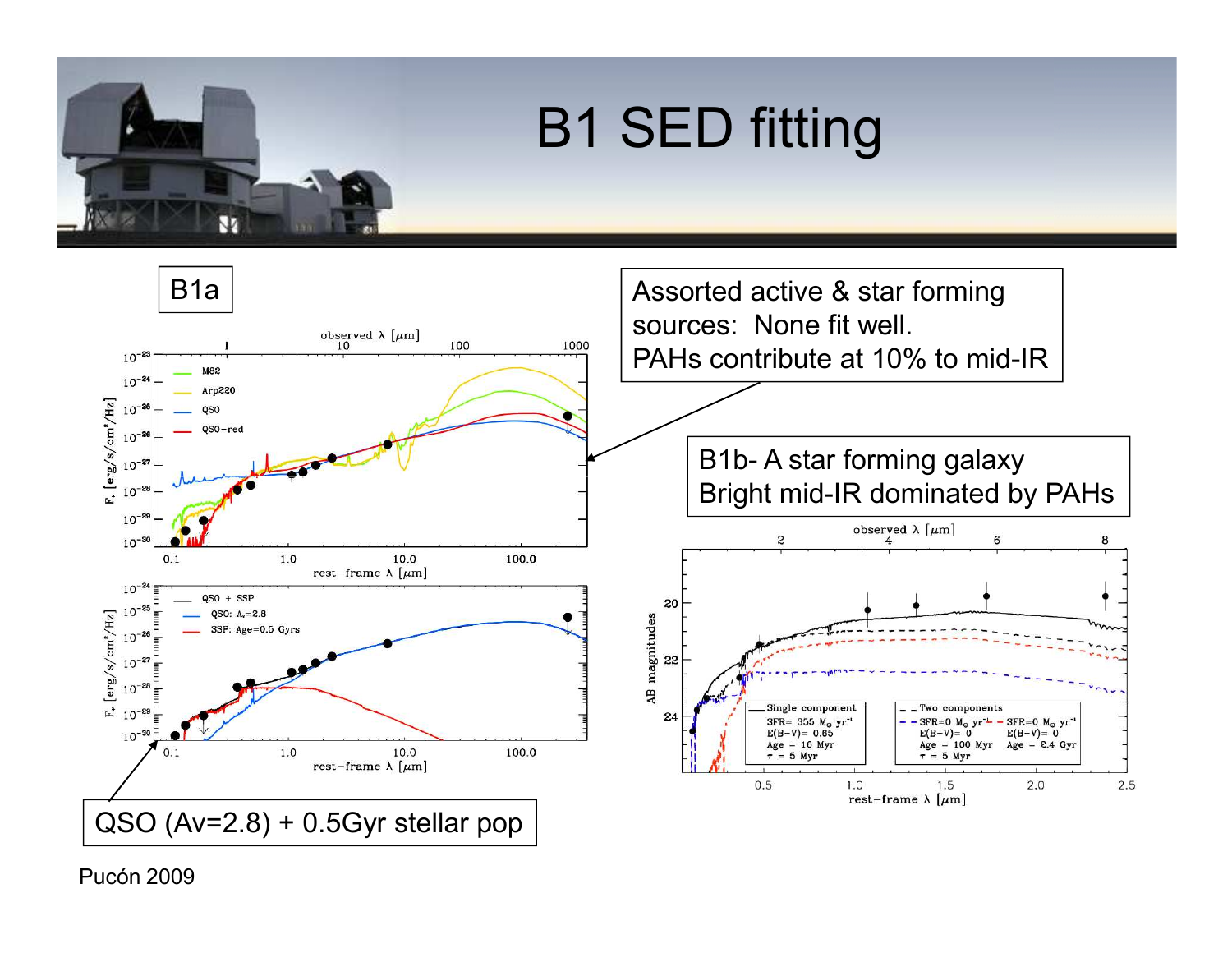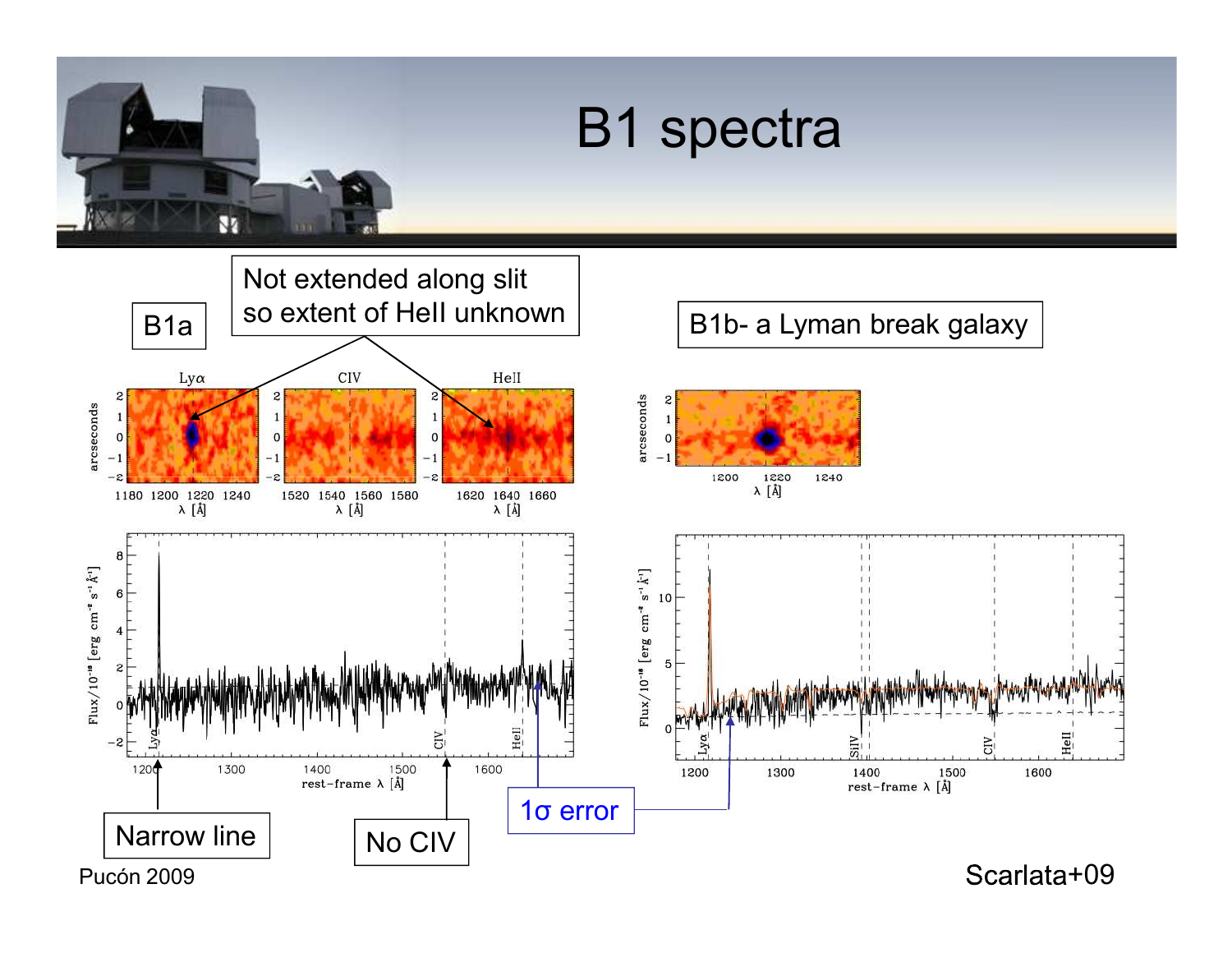



**Selected based** on extended flux detection in a broad band filter!

 $z - 1.7$ 

Prescott+09

**Pucón 2009**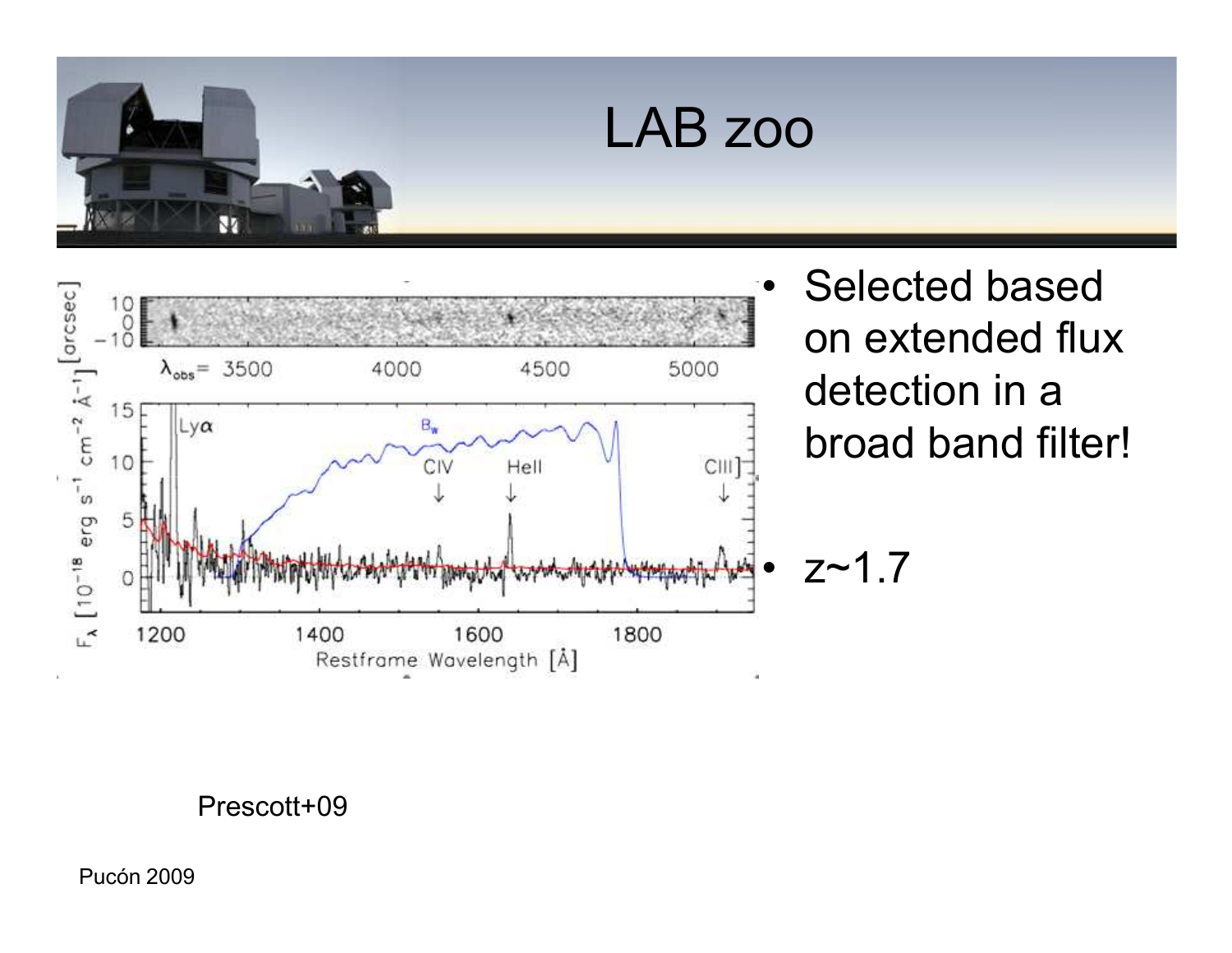

- · Nilsson+08 GOODS South z~3.16
- No continuum counterparts!
- 24 LAE candidates 6.6' field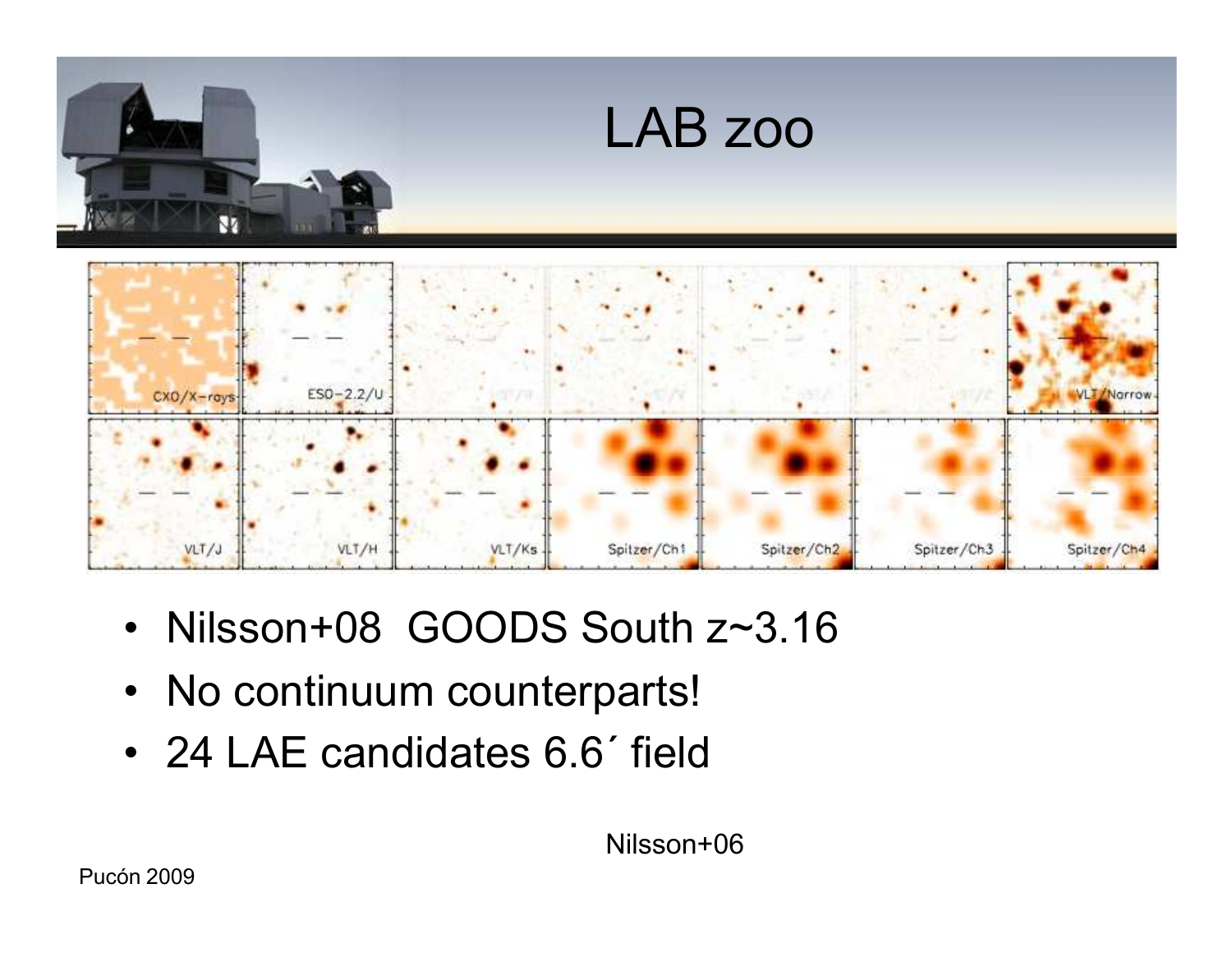

#### LAB zoo



- Himiko z~6.6 – (SXDX survey)
- $f=8x10^{-17}$ erg cm $^{-2}$ sec $^{-1}$
- L=4x10 $43$  erg sec $^{-1}$
- Line Width= 250km sec-1
- Size  $\sim$  17 kpc
- 207 additional LAE candidates 1deg field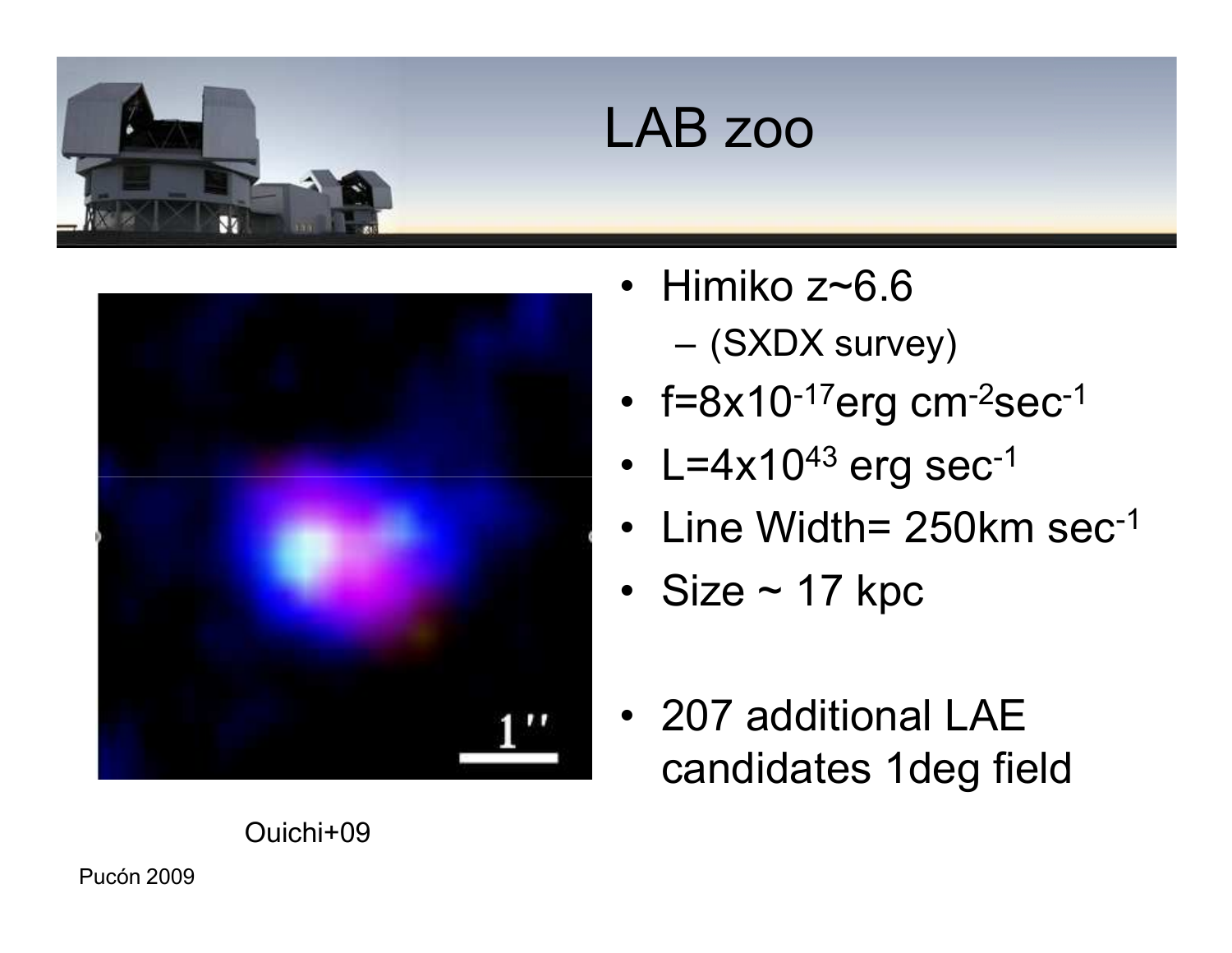



Simulated Image at  $z=6.6$ Blob<sub>28</sub> Blob 1  $\sqrt{a}$ 

- Simulation of Steidel Blob at  $z=6.6$
- The surface brightness dimming causes it to disapear.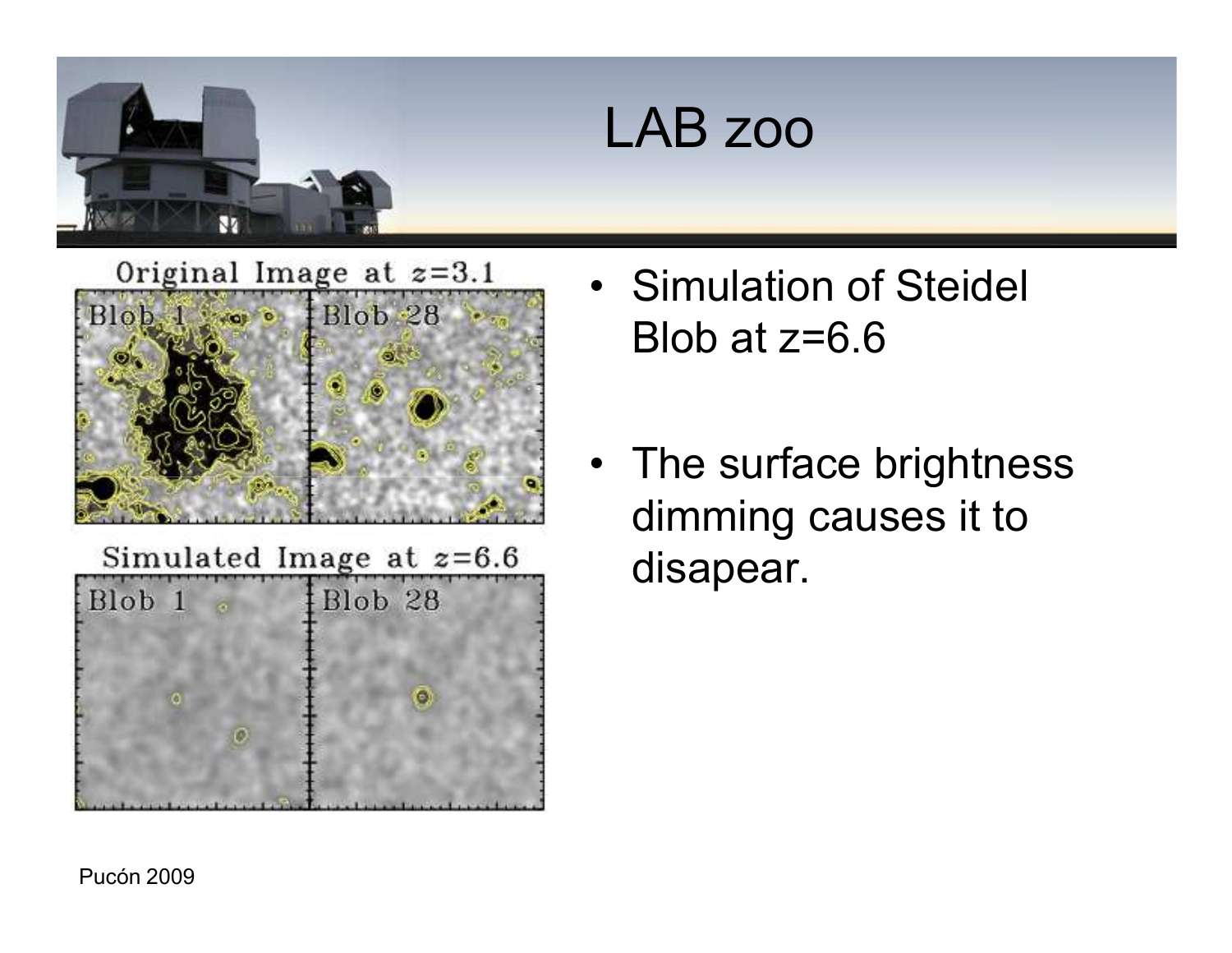### A filament of Galaxies at z=2.38



Ñ

• Blobs associated with a large filament of galaxies.

Pucón 2009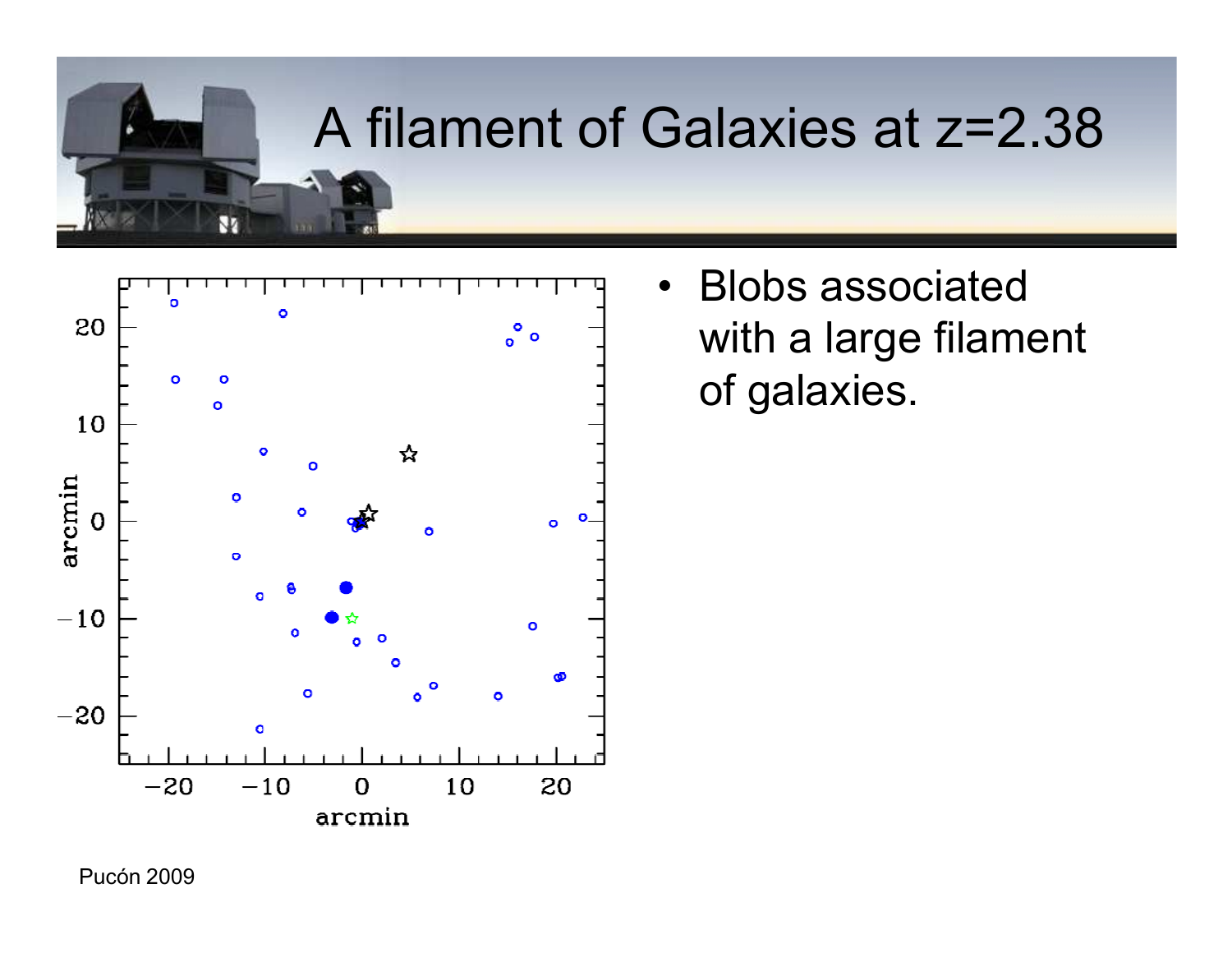# Overdense region at z=2.7



- LAB selected via Spitzer detection.
- Lya follow-up shows overdensity of LAEs

Prescott+08

**Pucón 2009** 

Ŵ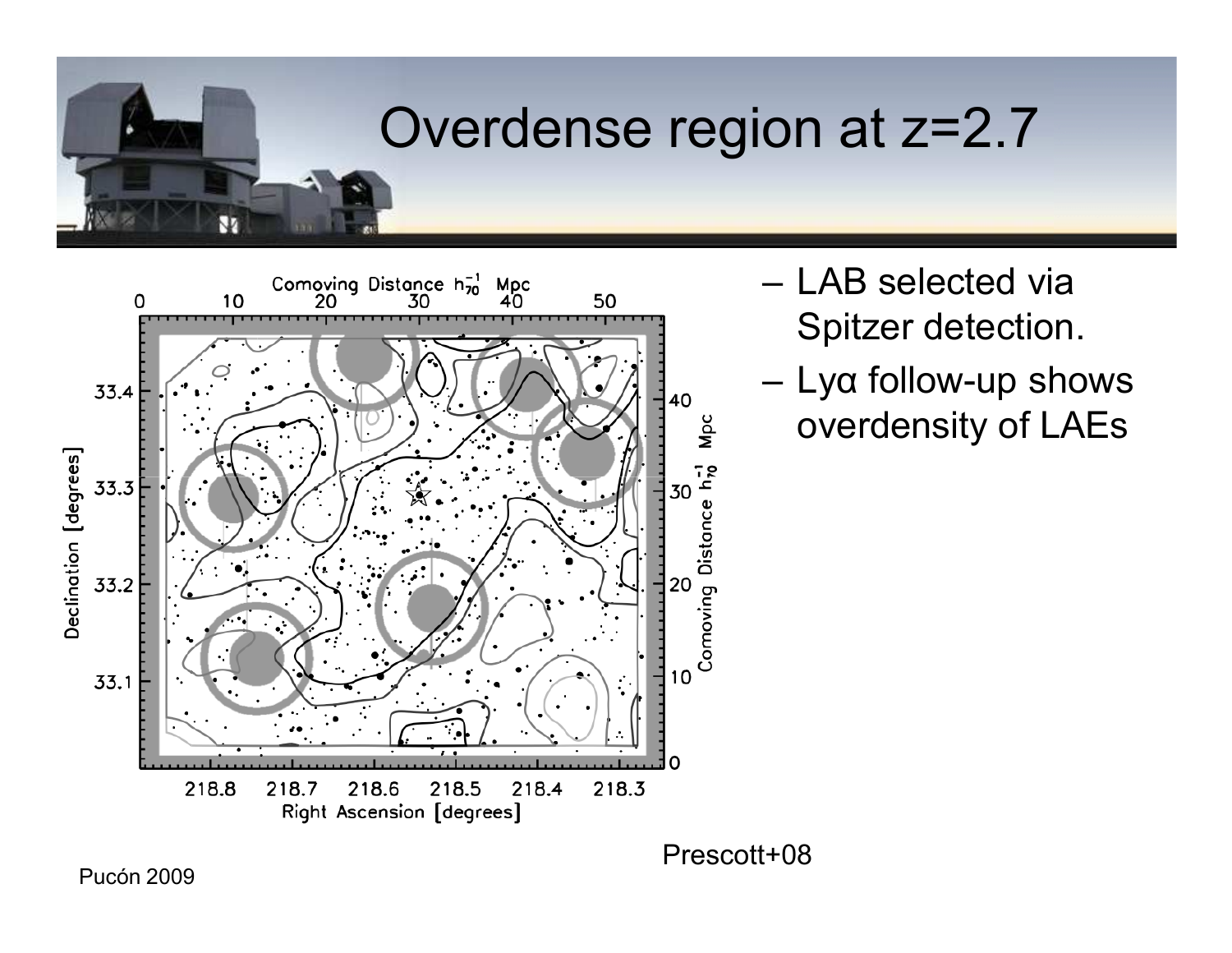## A filament of galaxies at z~3.1



#### SSA22 LABs

– follow up over much larger field not yet published.

See also poster by Kousai

Pucón 2009

ÑΖ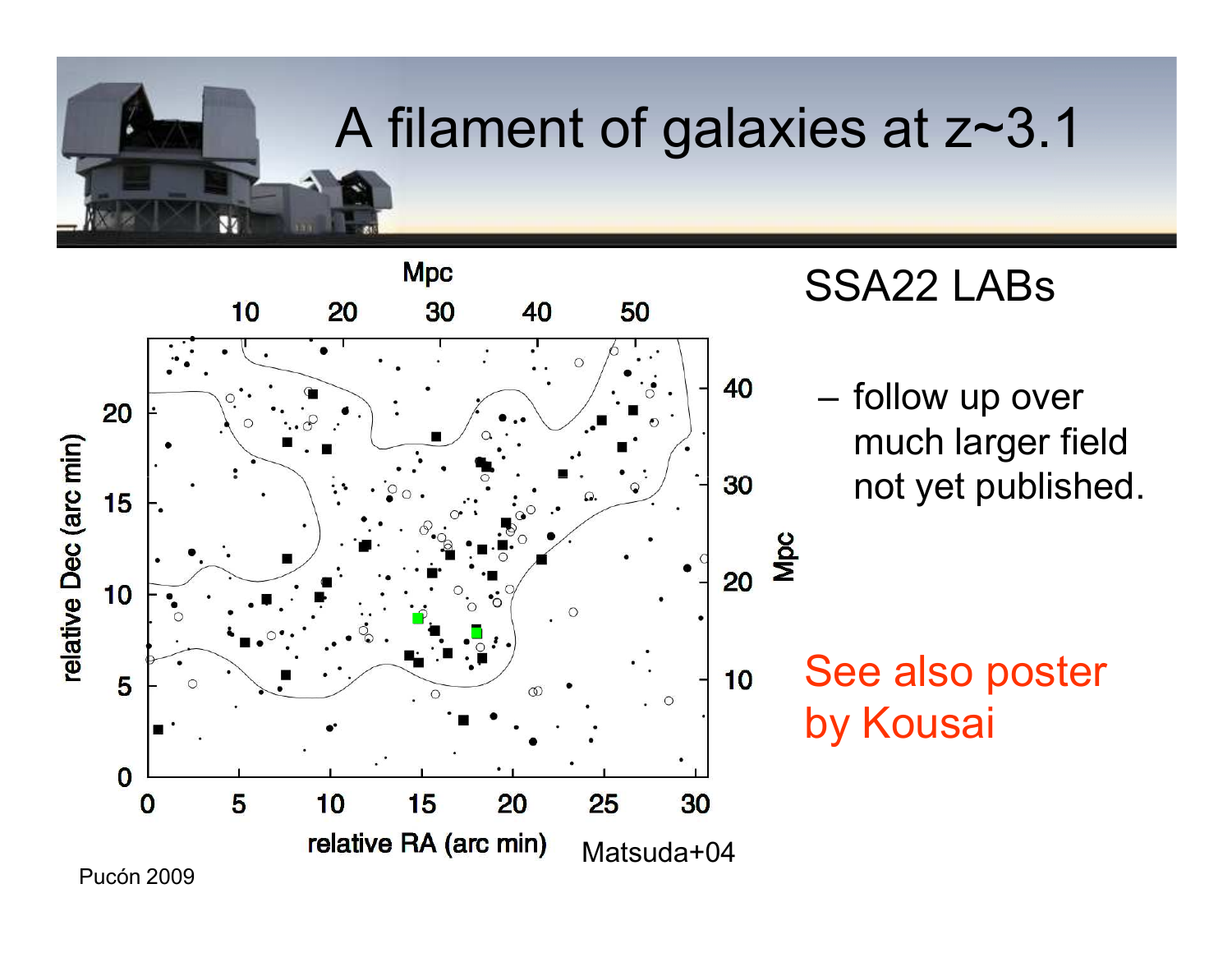

- No Blobs detected in dense clusters CL1054-0321 & CL0023+0423 at z~0.8 Keel+09
	- Galex slitless spectroscopy limits of (0.5-3) x 10-43.
- Some 0.5-1 deg LAE surveys (covering a few hundred Mpc<sup>3</sup>) have not detected blobs (or strong overdensities)

– MUSYC (Gronwall+07,Gawiser+07) z~3.1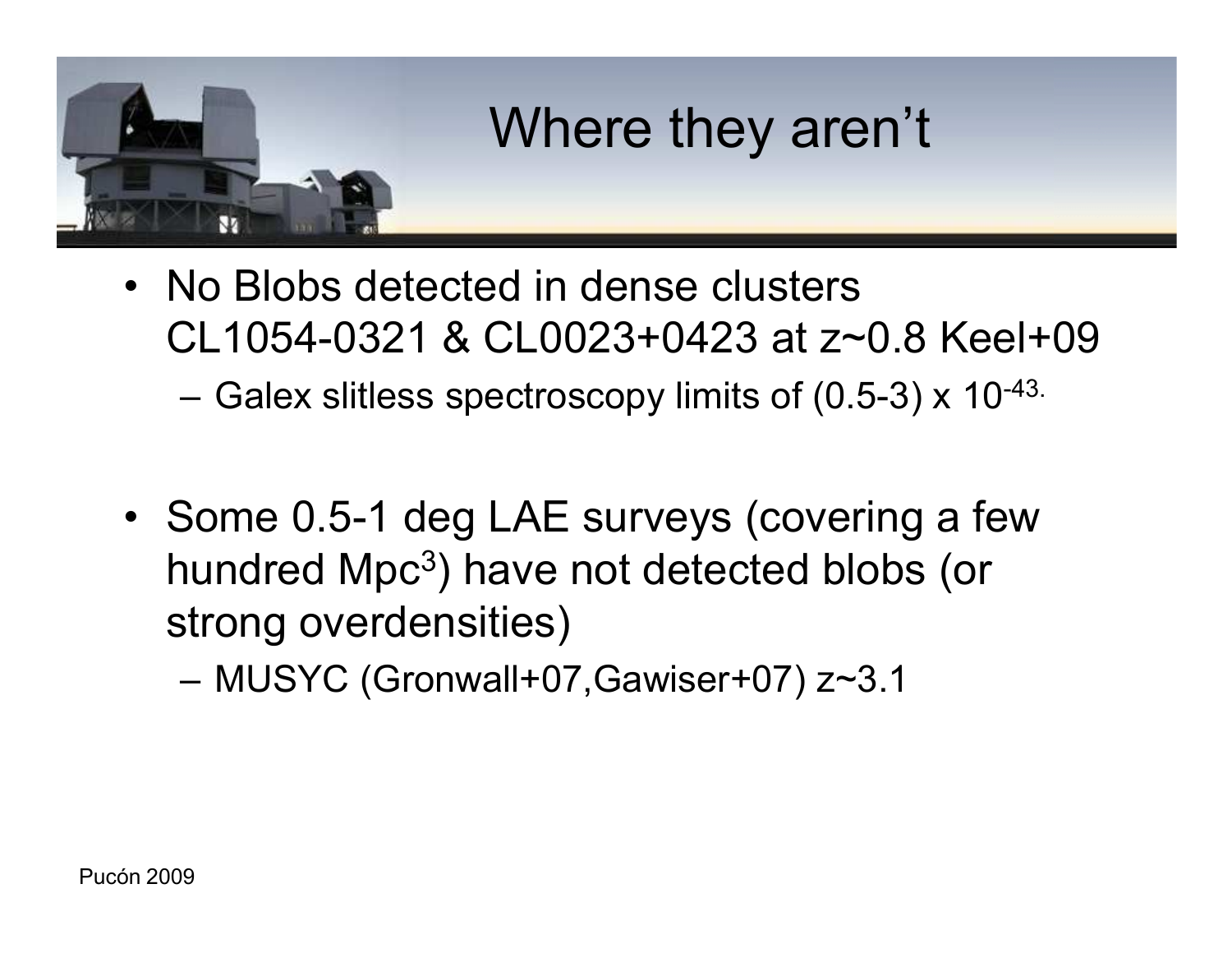

- Extremely rare yet most often found in ovedensities in targeted and now blank field
- LABs are often composed of multiple components
- LABs themselves are clustered